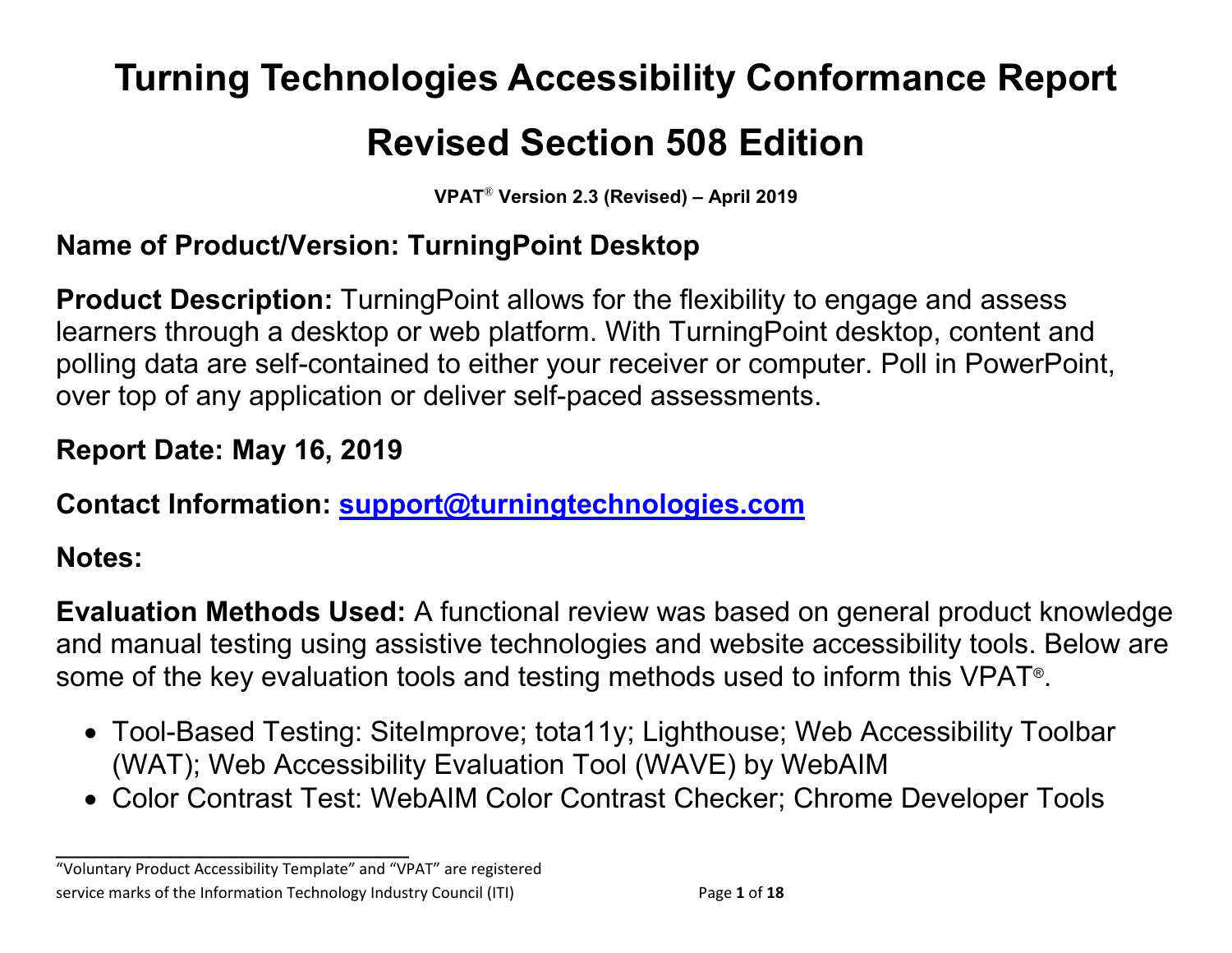- Screen Reader Tests: JAWS (IE 11, Edge, Firefox, Chrome); NVDA (Chrome, Firefox); Voiceover (Safari)
- Manual Accessibility Testing: Keyboard testing with visual focus; logical order; Images and videos

# **Applicable Standards/Guidelines**

This report covers the degree of conformance for the following accessibility standard/guidelines:

| <b>Standard/Guideline</b>                                                                  | Included In Report |
|--------------------------------------------------------------------------------------------|--------------------|
| Web Content Accessibility Guidelines 2.0                                                   | Level A (Yes)      |
|                                                                                            | Level AA (Yes)     |
|                                                                                            | Level AAA (No)     |
| Revised Section 508 standards published January 18, 2017 and corrected January 22,<br>2018 | (Yes)              |

## **Terms**

The terms used in the Conformance Level information are defined as follows:

- **Supports**: The functionality of the product has at least one method that meets the criterion without known defects or meets with equivalent facilitation.
- **Partially Supports**: Some functionality of the product does not meet the criterion.
- **Does Not Support**: The majority of product functionality does not meet the criterion.
- **Not Applicable**: The criterion is not relevant to the product.
- **Not Evaluated**: The product has not been evaluated against the criterion. This can be used only in WCAG 2.0 Level AAA.

## **WCAG 2.0 Report**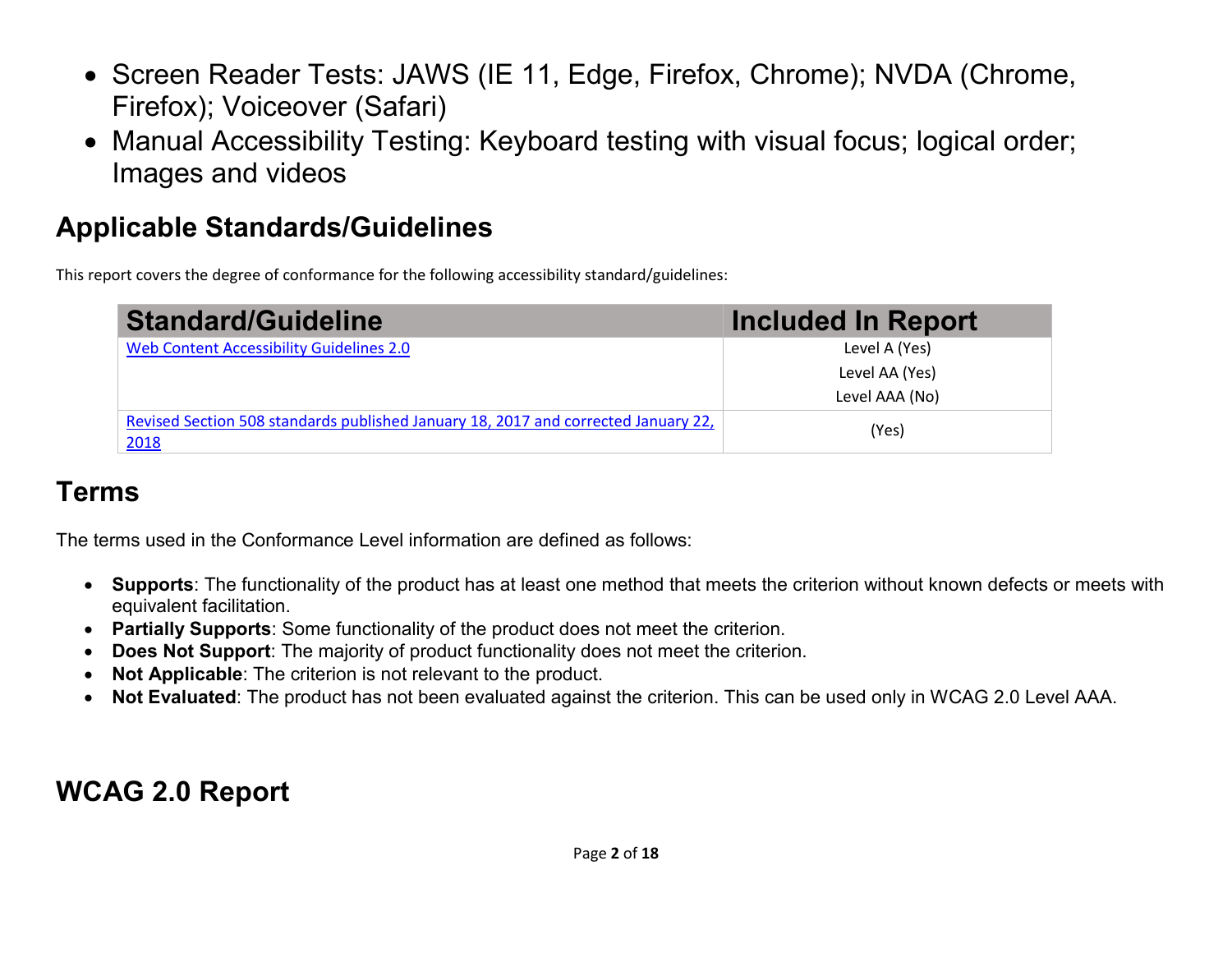Tables 1 and 2 also document conformance with:

- Chapter 5 501.1 Scope, 504.2 Content Creation or Editing
- Chapter 6 602.3 Electronic Support Documentation

Note: When reporting on conformance with the WCAG 2.0 Success Criteria, they are scoped for full pages, complete processes, and accessibility-supported ways of using technology as documented in the [WCAG 2.0 Conformance Requirements.](https://www.w3.org/TR/WCAG20/#conformance-reqs)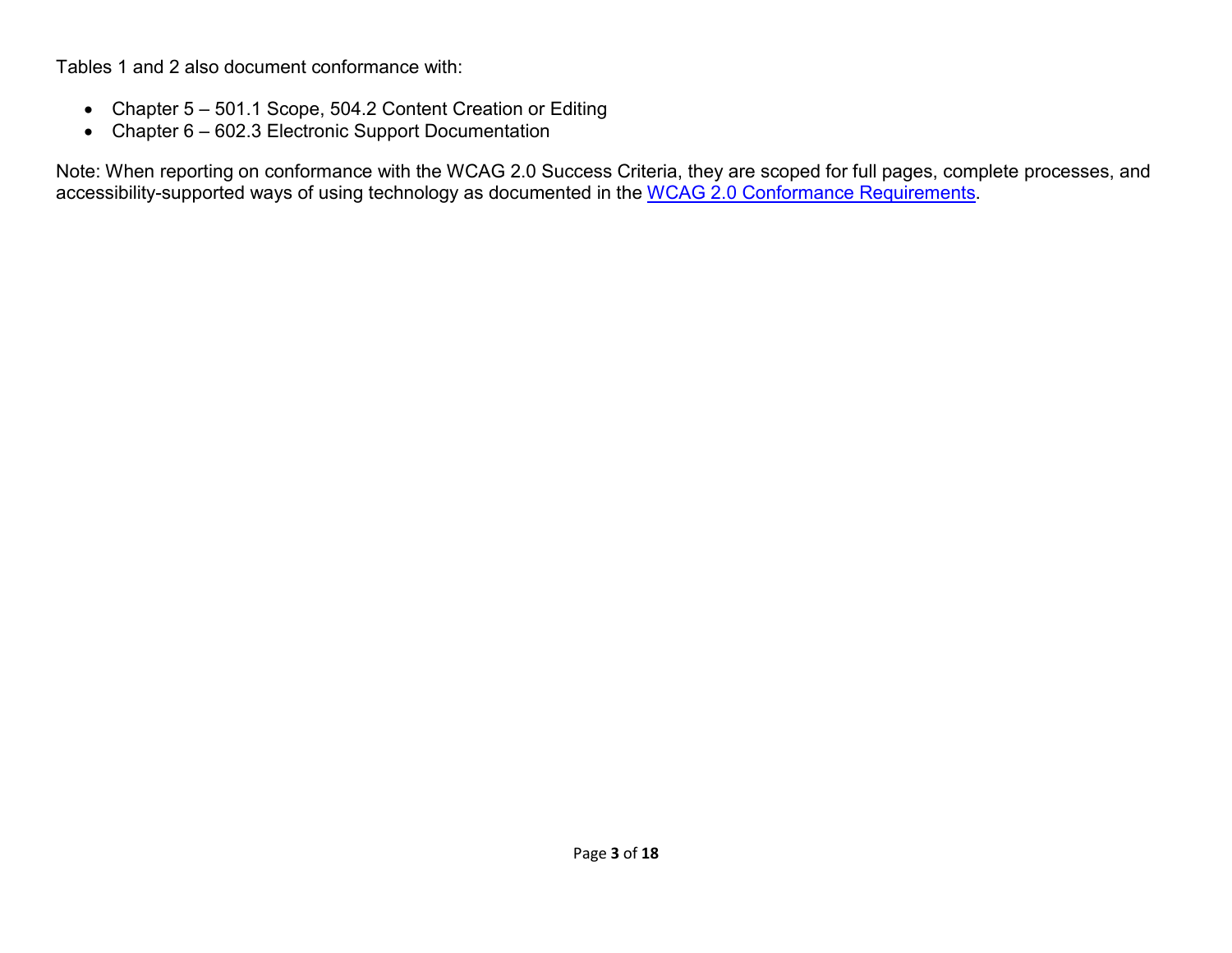#### **Table 1: Success Criteria, Level A**

Notes: The following criteria were tested on TurningPoint desktop and the integration with Microsoft PowerPoint. Documentation on accessibility support for PowerPoint can be found on the [Microsoft Office support site.](https://support.office.com/en-us/article/accessibility-support-for-powerpoint-9d2b646d-0b79-4135-a570-b8c7ad33ac2f#PickTab=Windows)

| <b>Criteria</b>                                                      | <b>Conformance Level</b>  | <b>Remarks and Explanations</b>                         |  |
|----------------------------------------------------------------------|---------------------------|---------------------------------------------------------|--|
| 1.1.1 Non-text Content (Level A)                                     |                           |                                                         |  |
| Also applies to:                                                     |                           |                                                         |  |
| <b>Revised Section 508</b>                                           | Supports                  | Images and figures are appropriately labeled with       |  |
| 501 (Web)(Software)<br>$\bullet$                                     |                           | descriptive text or are marked as decorative.           |  |
| 504.2 (Authoring Tool)<br>$\bullet$                                  |                           |                                                         |  |
| 602.3 (Support Docs)<br>$\bullet$                                    |                           |                                                         |  |
| 1.2.1 Audio-only and Video-only (Prerecorded) (Level A)              |                           | The product does not include audio or video content     |  |
| Also applies to:                                                     |                           | by default. However, instructor roles may choose to     |  |
| <b>Revised Section 508</b>                                           | Supports                  | include them into their presentations. In such cases,   |  |
| 501 (Web)(Software)<br>$\bullet$                                     |                           | the instructor must include alternative                 |  |
| 504.2 (Authoring Tool)<br>$\bullet$                                  |                           | representations (such as text transcripts) that present |  |
| 602.3 (Support Docs)<br>$\bullet$                                    |                           | equivalent information to the audio or video.           |  |
| 1.2.2 Captions (Prerecorded) (Level A)                               |                           | The product does not include audio or video content     |  |
| Also applies to:                                                     | Supports                  | by default. However, instructor roles may choose to     |  |
| <b>Revised Section 508</b>                                           |                           | include them into their presentations. In such cases,   |  |
| 501 (Web)(Software)<br>$\bullet$                                     |                           | the instructor must include alternative                 |  |
| 504.2 (Authoring Tool)<br>$\bullet$                                  |                           | representations (such as text transcripts) that present |  |
| 602.3 (Support Docs)<br>$\bullet$                                    |                           | equivalent information to the audio or video.           |  |
| 1.2.3 Audio Description or Media Alternative (Prerecorded) (Level A) |                           | The product does not include audio or video content     |  |
| Also applies to:                                                     |                           | by default. However, instructor roles may choose to     |  |
| <b>Revised Section 508</b>                                           | Supports                  | include them into their presentations. In such cases,   |  |
| 501 (Web)(Software)<br>$\bullet$                                     |                           | the instructor must include alternative                 |  |
| 504.2 (Authoring Tool)<br>$\bullet$                                  |                           | representations (such as text transcripts) that present |  |
| 602.3 (Support Docs)<br>$\bullet$                                    |                           | equivalent information to the audio or video.           |  |
| 1.3.1 Info and Relationships (Level A)                               |                           | Semantic markup is used appropriately, however          |  |
| Also applies to:                                                     |                           | ongoing audits are required to ensure all elements      |  |
| <b>Revised Section 508</b>                                           | <b>Partially Supports</b> | have appropriate labels and text. Portions of the       |  |
| 501 (Web)(Software)                                                  |                           | application may not be programmatically labeled         |  |
| 504.2 (Authoring Tool)                                               |                           | preventing assistive software users from correctly      |  |
| 602.3 (Support Docs)                                                 |                           | navigating the software.                                |  |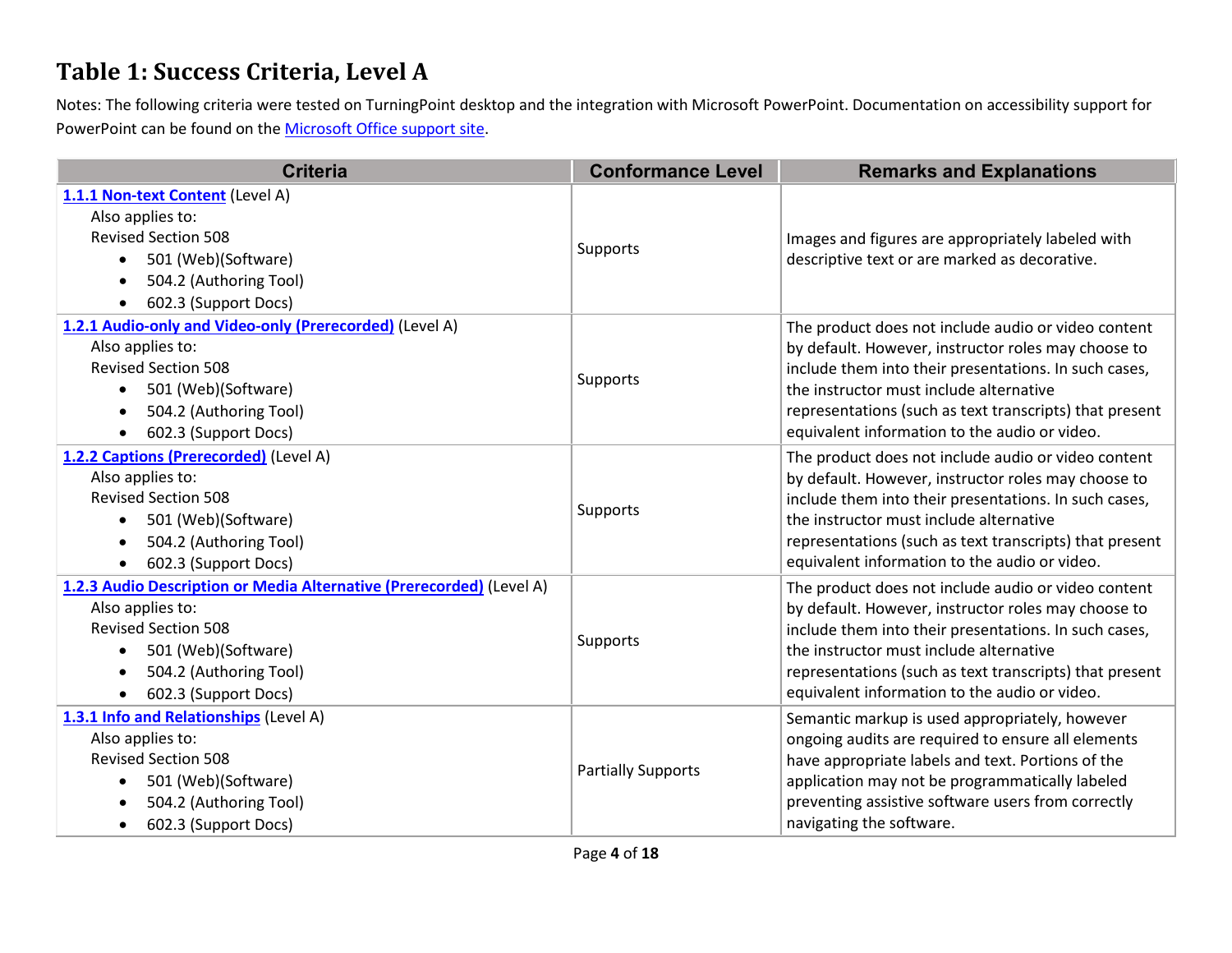| <b>Criteria</b>                         | <b>Conformance Level</b>  | <b>Remarks and Explanations</b>                                                                              |
|-----------------------------------------|---------------------------|--------------------------------------------------------------------------------------------------------------|
| 1.3.2 Meaningful Sequence (Level A)     |                           |                                                                                                              |
| Also applies to:                        |                           | The reading and navigation order is logical and                                                              |
| <b>Revised Section 508</b>              | Supports                  | intuitive, (moves left to right and top to bottom of the                                                     |
| 501 (Web)(Software)<br>$\bullet$        |                           | page.)                                                                                                       |
| 504.2 (Authoring Tool)<br>$\bullet$     |                           |                                                                                                              |
| 602.3 (Support Docs)                    |                           |                                                                                                              |
| 1.3.3 Sensory Characteristics (Level A) |                           | Instructions do not rely upon shape, size, or visual                                                         |
| Also applies to:                        |                           | location or sensory characteristics.                                                                         |
| <b>Revised Section 508</b>              |                           |                                                                                                              |
| 501 (Web)(Software)                     | Supports                  | Exception: TurningPoint hotspot question type lets<br>instructors upload a picture and designate which areas |
| 504.2 (Authoring Tool)                  |                           | encompass the correct response. This feature is not                                                          |
| 602.3 (Support Docs)<br>$\bullet$       |                           | accessible for visually impaired users.                                                                      |
| 1.4.1 Use of Color (Level A)            |                           |                                                                                                              |
| Also applies to:                        |                           |                                                                                                              |
| <b>Revised Section 508</b>              |                           | Color is not used as the only visual means of conveying                                                      |
| 501 (Web)(Software)<br>$\bullet$        | Supports                  | information.                                                                                                 |
| 504.2 (Authoring Tool)<br>$\bullet$     |                           |                                                                                                              |
| 602.3 (Support Docs)<br>$\bullet$       |                           |                                                                                                              |
| 1.4.2 Audio Control (Level A)           |                           |                                                                                                              |
| Also applies to:                        |                           |                                                                                                              |
| <b>Revised Section 508</b>              | Not Applicable            | Audio is not used within the application.                                                                    |
| 501 (Web)(Software)<br>$\bullet$        |                           |                                                                                                              |
| 504.2 (Authoring Tool)<br>$\bullet$     |                           |                                                                                                              |
| 602.3 (Support Docs)<br>$\bullet$       |                           |                                                                                                              |
| 2.1.1 Keyboard (Level A)                |                           |                                                                                                              |
| Also applies to:                        |                           | The web application can be executed through a                                                                |
| <b>Revised Section 508</b>              | <b>Partially Supports</b> | keyboard only interface. However, not all content is                                                         |
| 501 (Web)(Software)                     |                           | easily accessible without the use of a screen reader.                                                        |
| 504.2 (Authoring Tool)                  |                           |                                                                                                              |
| 602.3 (Support Docs)                    |                           |                                                                                                              |
| 2.1.2 No Keyboard Trap (Level A)        |                           | Users can tab or use the escape key to move focus out                                                        |
| Also applies to:                        | <b>Partially Supports</b> | of components. There are areas within the application                                                        |
| <b>Revised Section 508</b>              |                           | which the user cannot interact with using a keyboard,                                                        |
| • 501 (Web)(Software)                   |                           | but the user can always navigate to another element.                                                         |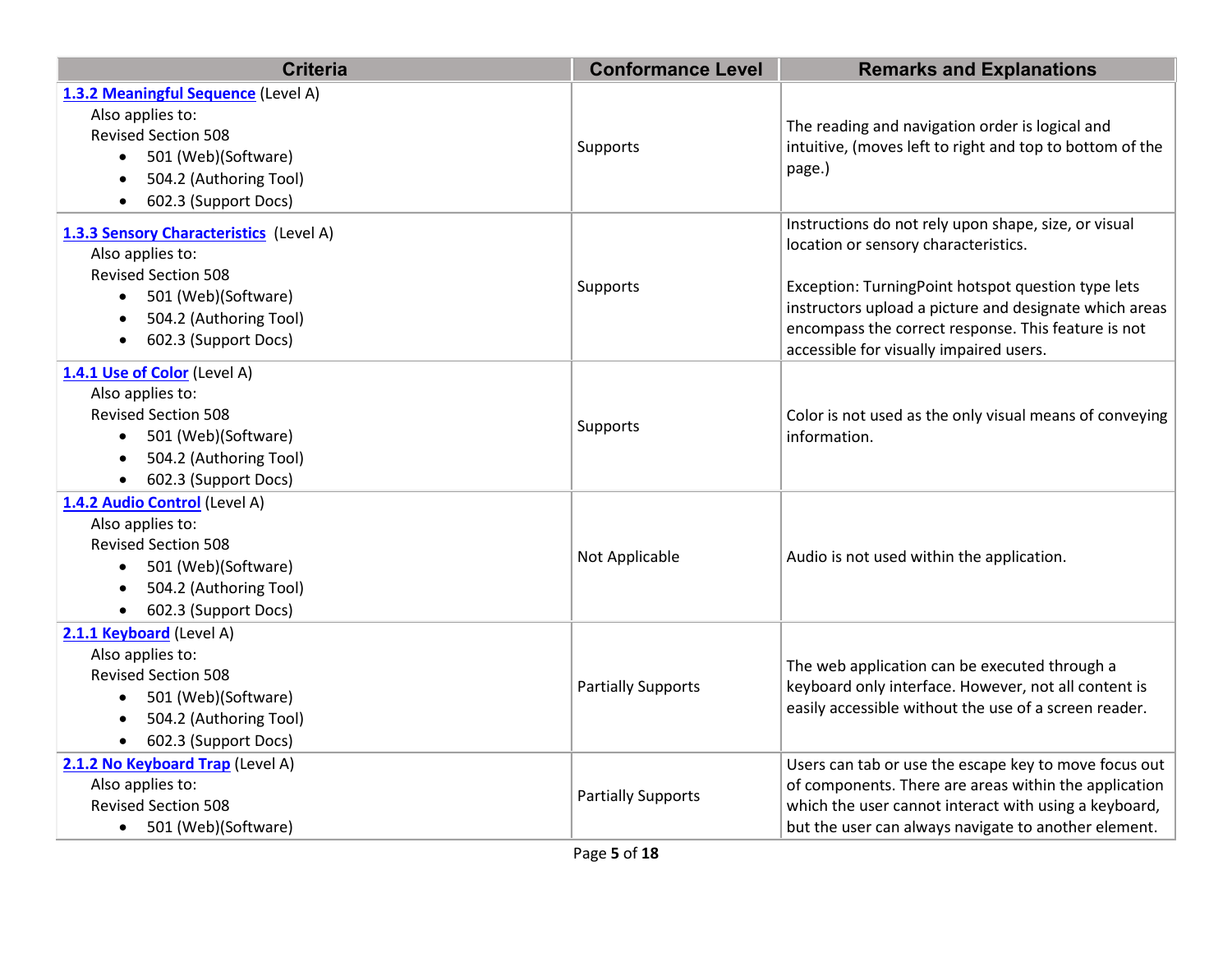| <b>Criteria</b>                                                       | <b>Conformance Level</b> | <b>Remarks and Explanations</b>                       |
|-----------------------------------------------------------------------|--------------------------|-------------------------------------------------------|
| 504.2 (Authoring Tool)<br>$\bullet$                                   |                          |                                                       |
| 602.3 (Support Docs)                                                  |                          |                                                       |
| 2.2.1 Timing Adjustable (Level A)                                     |                          |                                                       |
| Also applies to:                                                      |                          | Timing settings are controlled by the administrator   |
| <b>Revised Section 508</b>                                            |                          | (instructor) of the poll and can be adjusted or       |
| 501 (Web)(Software)                                                   | Supports                 | extended to meet the specific needs of the population |
| 504.2 (Authoring Tool)<br>$\bullet$                                   |                          | using the application.                                |
| 602.3 (Support Docs)<br>$\bullet$                                     |                          |                                                       |
| 2.2.2 Pause, Stop, Hide (Level A)                                     |                          |                                                       |
| Also applies to:                                                      |                          |                                                       |
|                                                                       |                          |                                                       |
| <b>Revised Section 508</b>                                            | Supports                 |                                                       |
| 501 (Web)(Software)<br>٠                                              |                          |                                                       |
| 504.2 (Authoring Tool)<br>$\bullet$                                   |                          |                                                       |
| 602.3 (Support Docs)<br>$\bullet$                                     |                          |                                                       |
| 2.3.1 Three Flashes or Below Threshold (Level A)                      |                          |                                                       |
| Also applies to:                                                      |                          |                                                       |
| <b>Revised Section 508</b>                                            | Supports                 |                                                       |
| 501 (Web)(Software)<br>$\bullet$                                      |                          |                                                       |
| 504.2 (Authoring Tool)<br>$\bullet$                                   |                          |                                                       |
| 602.3 (Support Docs)<br>$\bullet$                                     |                          |                                                       |
| 2.4.1 Bypass Blocks (Level A)                                         |                          |                                                       |
| Also applies to:                                                      |                          | Skip links are available on the TurningPoint web      |
| <b>Revised Section 508</b>                                            | Supports                 |                                                       |
| 501 (Web)(Software) - Does not apply to non-web software<br>$\bullet$ |                          | application.                                          |
| 504.2 (Authoring Tool)<br>$\bullet$                                   |                          |                                                       |
| 602.3 (Support Docs) - Does not apply to non-web docs<br>$\bullet$    |                          |                                                       |
| 2.4.2 Page Titled (Level A)                                           |                          |                                                       |
| Also applies to:                                                      |                          |                                                       |
| <b>Revised Section 508</b>                                            | Supports                 | Instructor users control their own content.           |
| 501 (Web)(Software)<br>$\bullet$                                      |                          |                                                       |
| 504.2 (Authoring Tool)                                                |                          |                                                       |
| 602.3 (Support Docs)<br>$\bullet$                                     |                          |                                                       |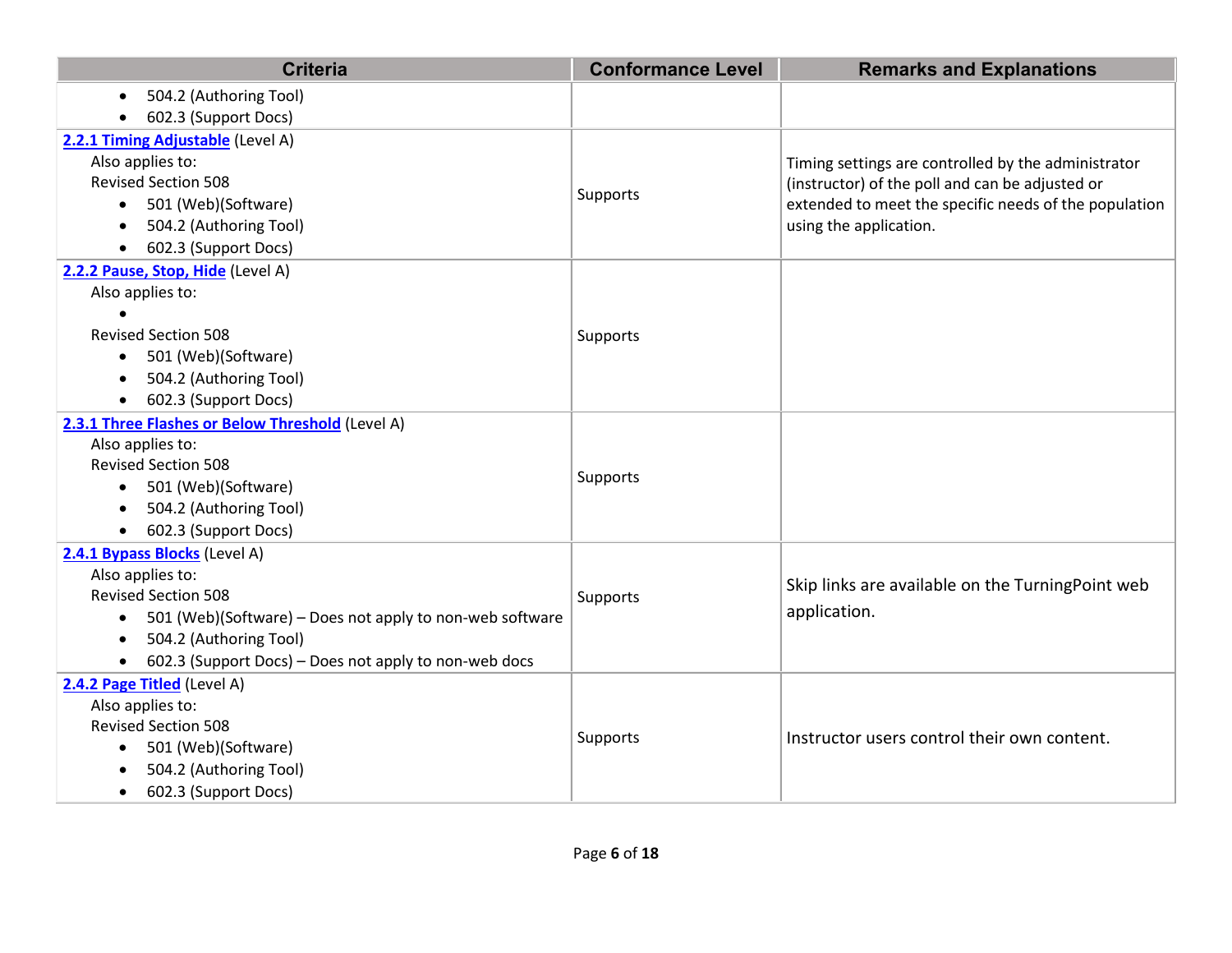| <b>Criteria</b>                                                                                                                                                                            | <b>Conformance Level</b> | <b>Remarks and Explanations</b>                                                                                                                                                                                  |
|--------------------------------------------------------------------------------------------------------------------------------------------------------------------------------------------|--------------------------|------------------------------------------------------------------------------------------------------------------------------------------------------------------------------------------------------------------|
| 2.4.3 Focus Order (Level A)<br>Also applies to:<br><b>Revised Section 508</b><br>501 (Web)(Software)<br>504.2 (Authoring Tool)<br>602.3 (Support Docs)                                     | Supports                 | The navigation order of links and focusable elements,<br>are logical and intuitive (move left to right, top to<br>bottom of the page.).<br>Instructor users control their own content.                           |
| 2.4.4 Link Purpose (In Context) (Level A)<br>Also applies to:<br><b>Revised Section 508</b><br>501 (Web)(Software)<br>$\bullet$<br>504.2 (Authoring Tool)<br>602.3 (Support Docs)          | Supports                 | Links are unique and contextual.<br>Instructor users control their own content.                                                                                                                                  |
| 3.1.1 Language of Page (Level A)<br>Also applies to:<br><b>Revised Section 508</b><br>501 (Web)(Software)<br>$\bullet$<br>504.2 (Authoring Tool)<br>602.3 (Support Docs)                   | Supports                 | The product automatically detects and uses the<br>language set by the user's operating system.<br>Users can change the language in preferences.                                                                  |
| 3.2.1 On Focus (Level A)<br>Also applies to:<br><b>Revised Section 508</b><br>501 (Web)(Software)<br>$\bullet$<br>504.2 (Authoring Tool)<br>$\bullet$<br>602.3 (Support Docs)<br>$\bullet$ | Supports                 | When any user interface component receives focus, it<br>does not initiate a change of context.                                                                                                                   |
| 3.2.2 On Input (Level A)<br>Also applies to:<br><b>Revised Section 508</b><br>501 (Web)(Software)<br>504.2 (Authoring Tool)<br>602.3 (Support Docs)<br>$\bullet$                           | Supports                 | Submission buttons are used to initiate a change of<br>context, or description is provided to the user before<br>action is taken.                                                                                |
| 3.3.1 Error Identification (Level A)<br>Also applies to:<br><b>Revised Section 508</b><br>• 501 (Web)(Software)                                                                            | Does Not Support         | The user currently is not notified of all errors detected<br>when using the application. The WAI-ARIA role alert<br>can be used to directly communicate error messages<br>to users using assistive technologies. |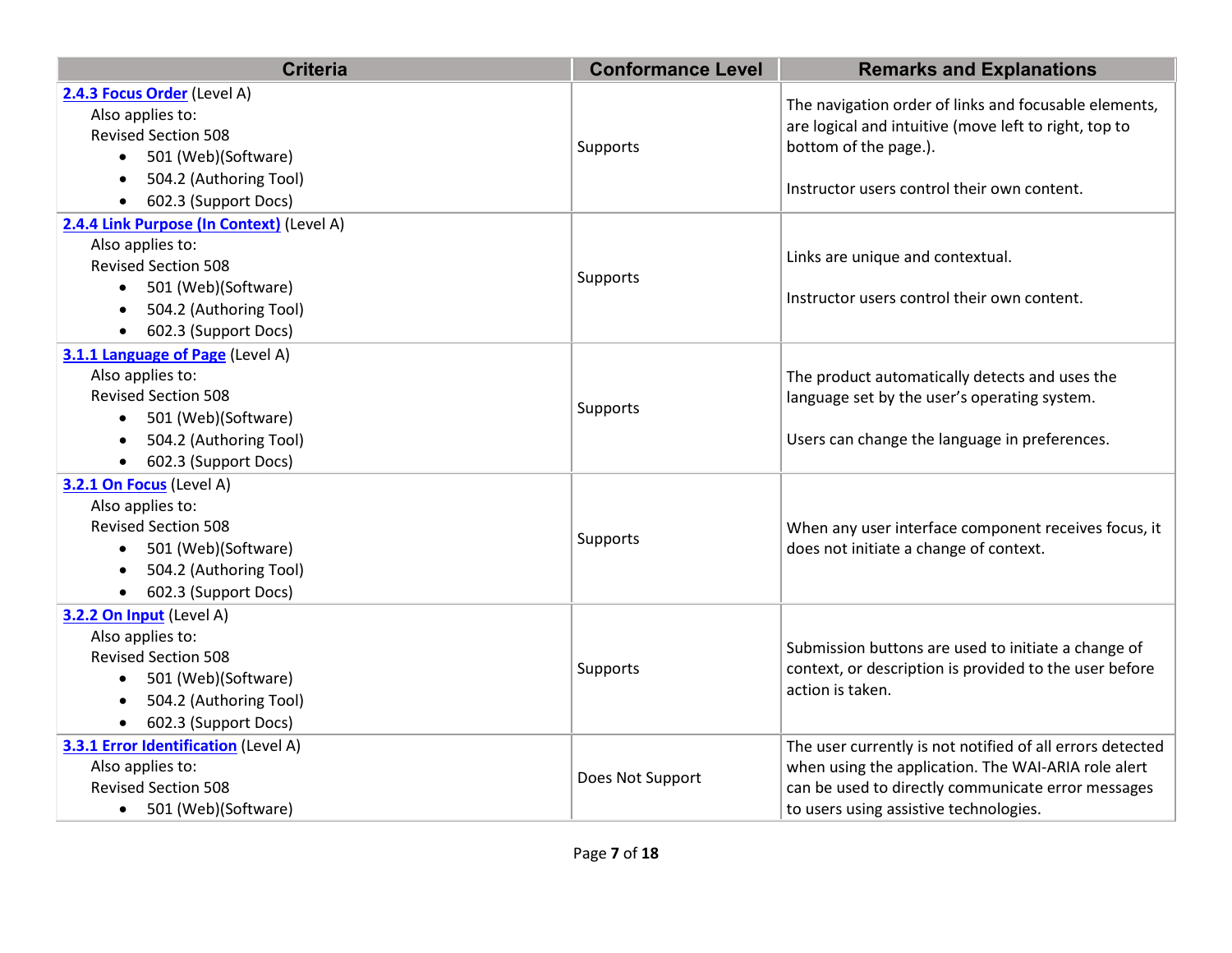| <b>Criteria</b>                               | <b>Conformance Level</b> | <b>Remarks and Explanations</b>                                                                                                                   |
|-----------------------------------------------|--------------------------|---------------------------------------------------------------------------------------------------------------------------------------------------|
| 504.2 (Authoring Tool)<br>$\bullet$           |                          |                                                                                                                                                   |
| 602.3 (Support Docs)                          |                          |                                                                                                                                                   |
| <b>3.3.2 Labels or Instructions (Level A)</b> |                          |                                                                                                                                                   |
| Also applies to:                              |                          |                                                                                                                                                   |
| <b>Revised Section 508</b>                    | Supports                 | Input fields and select menus have visible labels and or<br>descriptions are programmatically available for screen                                |
| 501 (Web)(Software)<br>$\bullet$              |                          | readers.                                                                                                                                          |
| 504.2 (Authoring Tool)<br>$\bullet$           |                          |                                                                                                                                                   |
| 602.3 (Support Docs)<br>$\bullet$             |                          |                                                                                                                                                   |
| 4.1.1 Parsing (Level A)                       |                          |                                                                                                                                                   |
| Also applies to:                              |                          |                                                                                                                                                   |
| <b>Revised Section 508</b>                    |                          |                                                                                                                                                   |
| 501 (Web)(Software)<br>$\bullet$              | Supports                 | Authoring users control their own content.                                                                                                        |
| 504.2 (Authoring Tool)<br>$\bullet$           |                          |                                                                                                                                                   |
| 602.3 (Support Docs)<br>$\bullet$             |                          |                                                                                                                                                   |
| 4.1.2 Name, Role, Value (Level A)             |                          |                                                                                                                                                   |
| Also applies to:                              |                          | User interface components within TurningPoint can be                                                                                              |
| <b>Revised Section 508</b>                    | Does Not Support         | programmatically determined. However, ongoing<br>development is required to ensure components are<br>properly defined in the Microsoft PowerPoint |
| 501 (Web)(Software)<br>$\bullet$              |                          |                                                                                                                                                   |
| 504.2 (Authoring Tool)<br>$\bullet$           |                          |                                                                                                                                                   |
| 602.3 (Support Docs)<br>$\bullet$             |                          | integration.                                                                                                                                      |

## **Table 2: Success Criteria, Level AA**

Notes:

| <b>Criteria</b>                                                                                                                                                                       | <b>Conformance Level</b> | <b>Remarks and Explanations</b>                                                                                  |
|---------------------------------------------------------------------------------------------------------------------------------------------------------------------------------------|--------------------------|------------------------------------------------------------------------------------------------------------------|
| 1.2.4 Captions (Live) (Level AA)<br>Also applies to:<br><b>Revised Section 508</b><br>501 (Web)(Software)<br>$\bullet$<br>504.2 (Authoring Tool)<br>602.3 (Support Docs)<br>$\bullet$ | Supports                 | Time-based media are not included within the<br>application.<br>Authoring user control the content they produce. |
| 1.2.5 Audio Description (Prerecorded) (Level AA)<br>Also applies to:                                                                                                                  | Not Applicable           | Authoring users control their own content.                                                                       |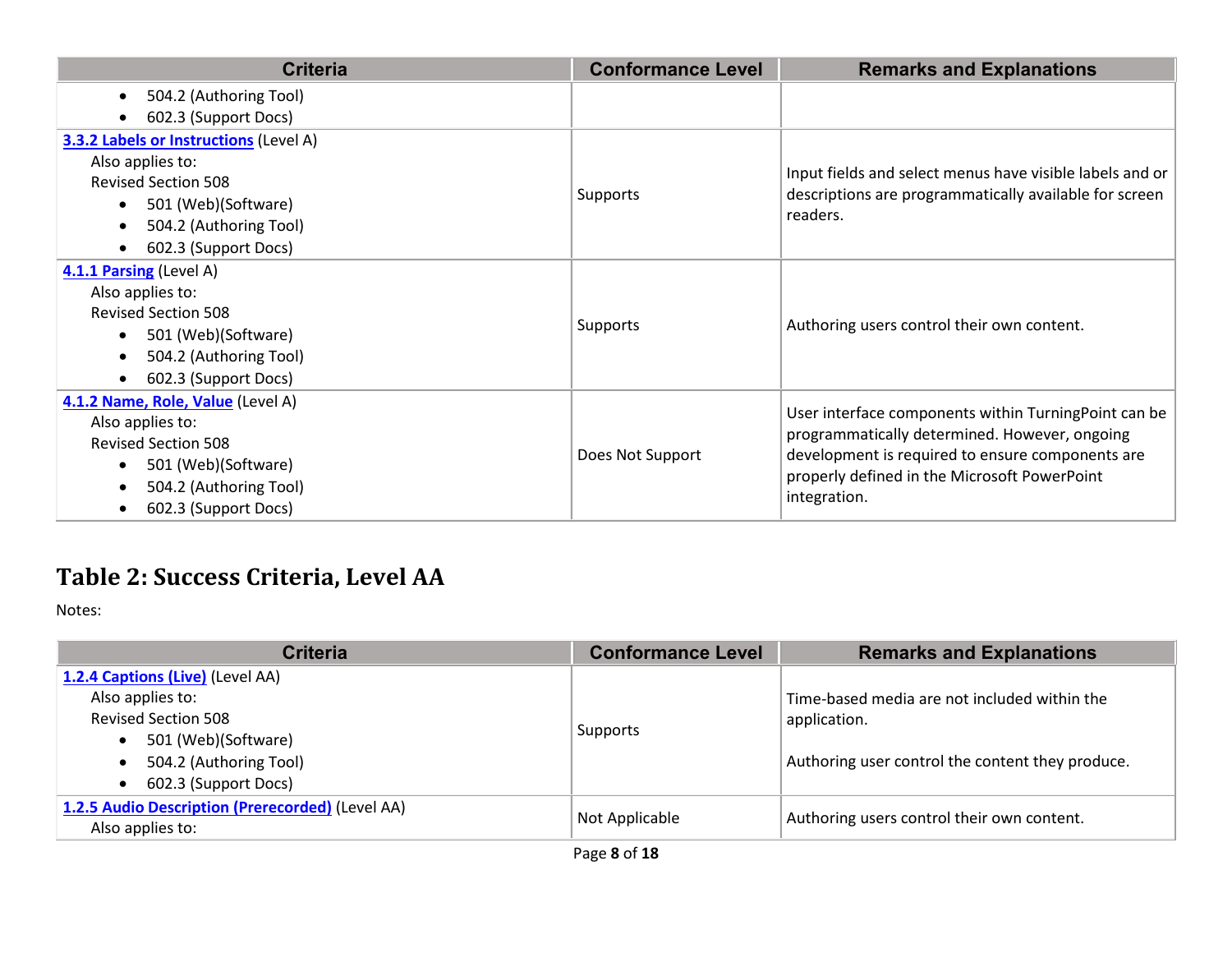| <b>Criteria</b>                                                                                                                                                                                                                                                | <b>Conformance Level</b>  | <b>Remarks and Explanations</b>                                                                                                                                                                                                                 |
|----------------------------------------------------------------------------------------------------------------------------------------------------------------------------------------------------------------------------------------------------------------|---------------------------|-------------------------------------------------------------------------------------------------------------------------------------------------------------------------------------------------------------------------------------------------|
| <b>Revised Section 508</b><br>501 (Web)(Software)<br>$\bullet$<br>504.2 (Authoring Tool)<br>$\bullet$<br>602.3 (Support Docs)<br>$\bullet$                                                                                                                     |                           |                                                                                                                                                                                                                                                 |
| 1.4.3 Contrast (Minimum) (Level AA)<br>Also applies to:<br><b>Revised Section 508</b><br>501 (Web)(Software)<br>$\bullet$<br>504.2 (Authoring Tool)<br>$\bullet$<br>602.3 (Support Docs)<br>٠                                                                  | <b>Partially Supports</b> | The majority of the TurningPoint desktop application<br>adheres to minimum contrast standards.<br>Authoring users control the color contrast of their<br>content.                                                                               |
| 1.4.4 Resize text (Level AA)<br>Also applies to:<br><b>Revised Section 508</b><br>501 (Web)(Software)<br>$\bullet$<br>504.2 (Authoring Tool)<br>$\bullet$<br>602.3 (Support Docs)<br>$\bullet$                                                                 | Supports                  | Text can be resized within the preferences menu or<br>through the user's operating system without loss of<br>content or functionality.                                                                                                          |
| 1.4.5 Images of Text (Level AA)<br>Also applies to:<br><b>Revised Section 508</b><br>501 (Web)(Software)<br>$\bullet$<br>504.2 (Authoring Tool)<br>$\bullet$<br>602.3 (Support Docs)<br>$\bullet$                                                              | Supports                  | Text images are not used or have an alternative<br>description that can be programmatically conveyed by<br>assistive technology.<br>Authoring users control their own content.                                                                  |
| 2.4.5 Multiple Ways (Level AA)<br>Also applies to:<br><b>Revised Section 508</b><br>501 (Web)(Software) – Does not apply to non-web software<br>$\bullet$<br>504.2 (Authoring Tool)<br>$\bullet$<br>602.3 (Support Docs) - Does not apply to non-web docs<br>٠ | <b>Supports</b>           | Pages have consistent navigation areas and many<br>areas can be accessed through the TurningPoint web<br>or mobile application.                                                                                                                 |
| 2.4.6 Headings and Labels (Level AA)<br>Also applies to:<br><b>Revised Section 508</b><br>501 (Web)(Software)<br>$\bullet$<br>504.2 (Authoring Tool)<br>602.3 (Support Docs)<br>$\bullet$                                                                      | <b>Partially Supports</b> | Appropriate headings and labels are used in most of<br>the application, however additional descriptions<br>should be included to provide further support for<br>users using assistive technology.<br>Authoring users control their own content. |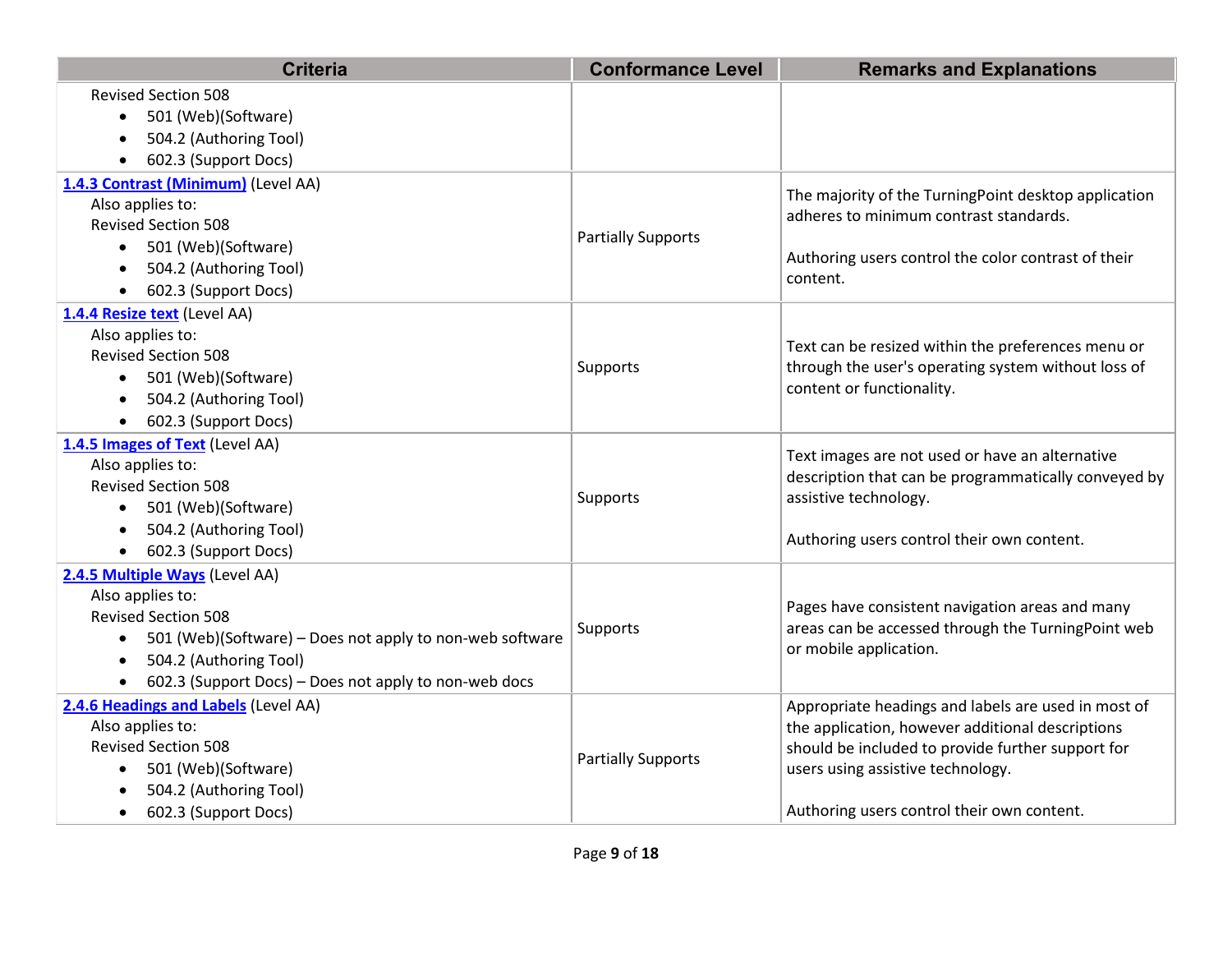| <b>Criteria</b>                                                       | <b>Conformance Level</b> | <b>Remarks and Explanations</b>                                                                                      |
|-----------------------------------------------------------------------|--------------------------|----------------------------------------------------------------------------------------------------------------------|
| 2.4.7 Focus Visible (Level AA)                                        |                          |                                                                                                                      |
| Also applies to:                                                      |                          |                                                                                                                      |
| <b>Revised Section 508</b>                                            |                          | A visible indicator in the form of a focus ring or style<br>effect is present when the focus is given to a focusable |
| 501 (Web)(Software)                                                   | Supports                 | element.                                                                                                             |
| 504.2 (Authoring Tool)<br>$\bullet$                                   |                          |                                                                                                                      |
| 602.3 (Support Docs)                                                  |                          |                                                                                                                      |
| 3.1.2 Language of Parts (Level AA)                                    |                          |                                                                                                                      |
| Also applies to:                                                      |                          | Language is set by default according to the user's                                                                   |
| <b>Revised Section 508</b>                                            | Supports                 | system.                                                                                                              |
| • 501 (Web)(Software)                                                 |                          |                                                                                                                      |
| 504.2 (Authoring Tool)                                                |                          | Authoring users control their own content.                                                                           |
| 602.3 (Support Docs)                                                  |                          |                                                                                                                      |
| <b>3.2.3 Consistent Navigation (Level AA)</b>                         |                          |                                                                                                                      |
| Also applies to:                                                      |                          |                                                                                                                      |
| <b>Revised Section 508</b>                                            | Supports                 | Navigation models are consistent through the                                                                         |
| 501 (Web)(Software) – Does not apply to non-web software<br>$\bullet$ |                          | application.                                                                                                         |
| 504.2 (Authoring Tool)<br>$\bullet$                                   |                          |                                                                                                                      |
| 602.3 (Support Docs) - Does not apply to non-web docs                 |                          |                                                                                                                      |
| 3.2.4 Consistent Identification (Level AA)                            |                          |                                                                                                                      |
| Also applies to:                                                      |                          |                                                                                                                      |
| <b>Revised Section 508</b>                                            | Supports                 | Components with the same functionality are labeled                                                                   |
| 501 (Web)(Software) - Does not apply to non-web software<br>$\bullet$ |                          | and identified consistently throughout the application.                                                              |
| 504.2 (Authoring Tool)<br>$\bullet$                                   |                          |                                                                                                                      |
| 602.3 (Support Docs) - Does not apply to non-web docs                 |                          |                                                                                                                      |
| 3.3.3 Error Suggestion (Level AA)                                     |                          |                                                                                                                      |
| Also applies to:                                                      |                          | The user currently is not notified of all errors detected                                                            |
| <b>Revised Section 508</b>                                            | Does Not Support         | when using the application. The WAI-ARIA role alert                                                                  |
| 501 (Web)(Software)                                                   |                          | can be used to directly communicate error messages                                                                   |
| 504.2 (Authoring Tool)                                                |                          | to users using assistive technologies.                                                                               |
| 602.3 (Support Docs)<br>$\bullet$                                     |                          |                                                                                                                      |
| 3.3.4 Error Prevention (Legal, Financial, Data) (Level AA)            |                          |                                                                                                                      |
| Also applies to:                                                      | Not Applicable           |                                                                                                                      |
| <b>Revised Section 508</b>                                            |                          |                                                                                                                      |
| • 501 (Web)(Software)                                                 |                          |                                                                                                                      |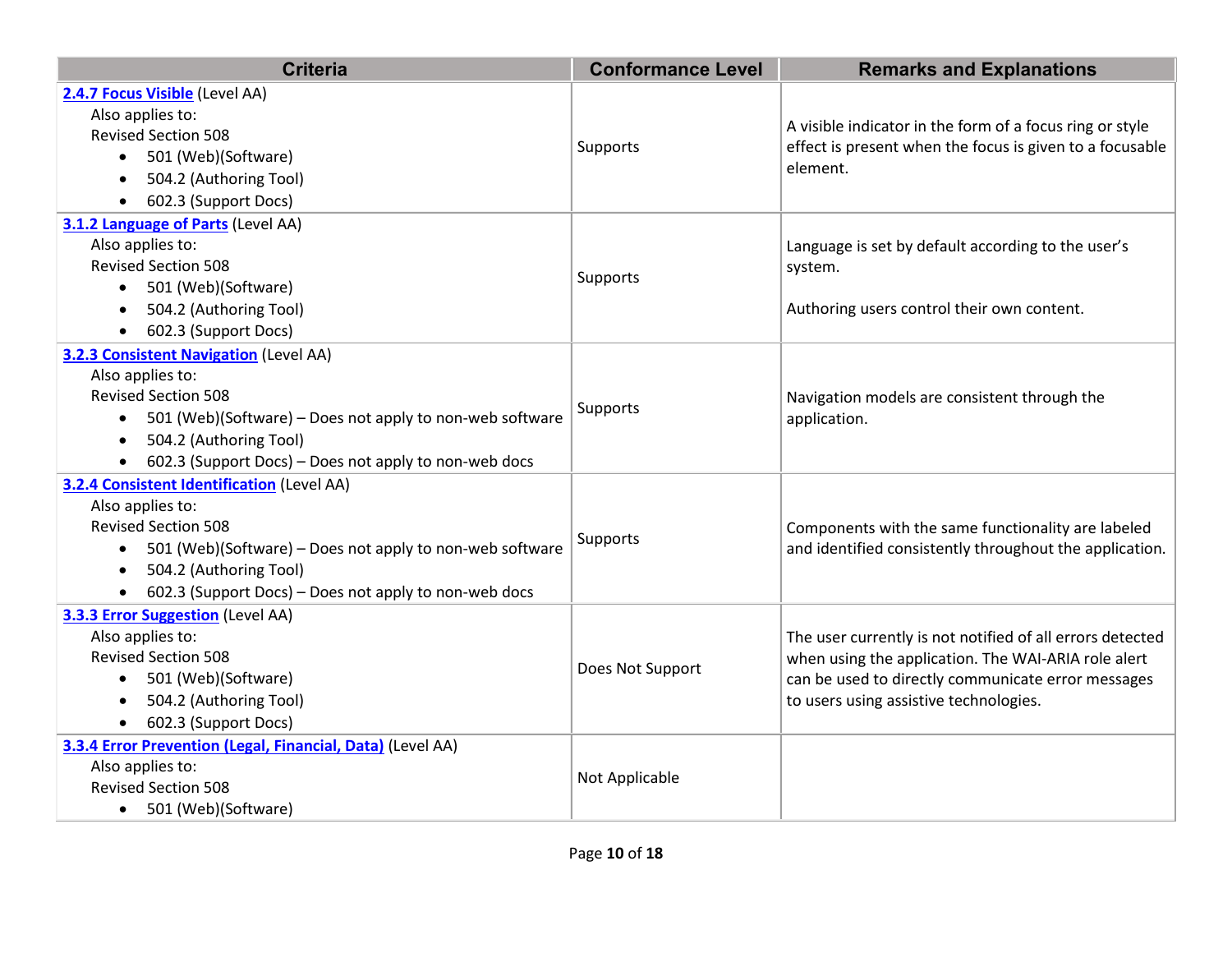| Criteria               | <b>Conformance Level</b> | <b>Remarks and Explanations</b> |
|------------------------|--------------------------|---------------------------------|
| 504.2 (Authoring Tool) |                          |                                 |
| 602.3 (Support Docs)   |                          |                                 |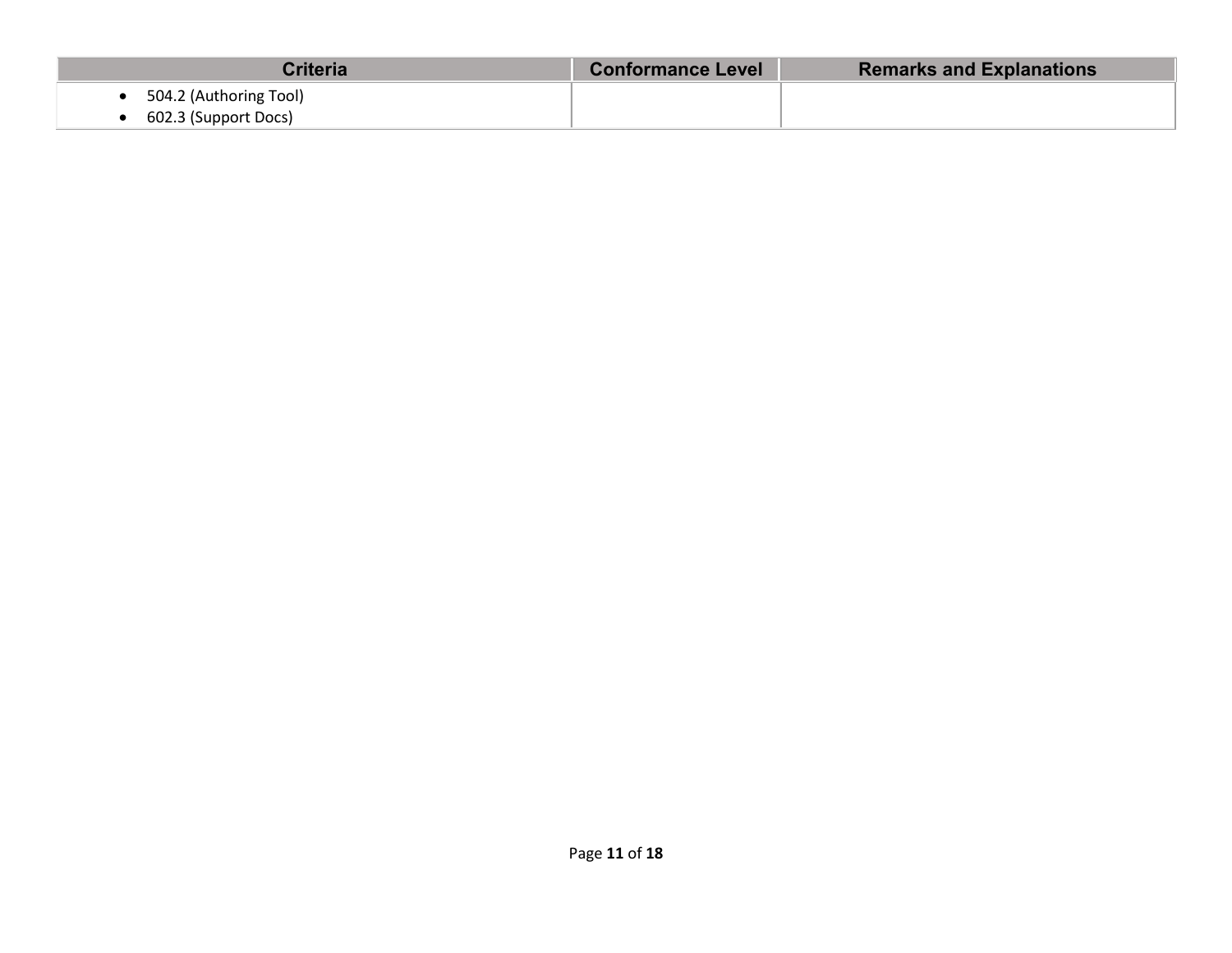# **Revised Section 508 Report**

Notes:

# **Chapter 3: [Functional Performance Criteria](https://www.access-board.gov/guidelines-and-standards/communications-and-it/about-the-ict-refresh/final-rule/text-of-the-standards-and-guidelines#302-functional-performance-criteria) (FPC)**

Notes:

| <b>Criteria</b>                   | <b>Conformance Level</b>  | <b>Remarks and Explanations</b>                                                                                                                                                                                              |
|-----------------------------------|---------------------------|------------------------------------------------------------------------------------------------------------------------------------------------------------------------------------------------------------------------------|
|                                   |                           | Most of the elements on the<br>TurningPoint desktop is accessible with<br>compatible assistive technologies.                                                                                                                 |
| 302.1 Without Vision              | <b>Partially Supports</b> | Exception: Some components within<br>Microsoft PowerPoint through the<br>TurningPoint integration may not be<br>accessible for users who are visually<br>impaired.                                                           |
| 302.2 With Limited Vision         | <b>Partially Supports</b> | Supports when combined with<br>Compatible Assistive Technology.<br>Product functionalities perform well at<br>200% zoom level without loss of content.<br>Majority of text content adhere to color<br>contrast requirements. |
| 302.3 Without Perception of Color | Supports                  | Color alone is not used to convey<br>information.                                                                                                                                                                            |
| 302.4 Without Hearing             | Not Applicable            | No auditory alerts are used.                                                                                                                                                                                                 |
| 302.5 With Limited Hearing        | Not Applicable            | No auditory alerts are used.                                                                                                                                                                                                 |
| 302.6 Without Speech              | Not Applicable            | Speech input is not required.                                                                                                                                                                                                |
| 302.7 With Limited Manipulation   | <b>Partially Supports</b> | Users can navigate and use majority of<br>the application using a keyboard-only<br>interface.<br>Users with limited manipulation can also<br>use the TurningPoint mobile or web                                              |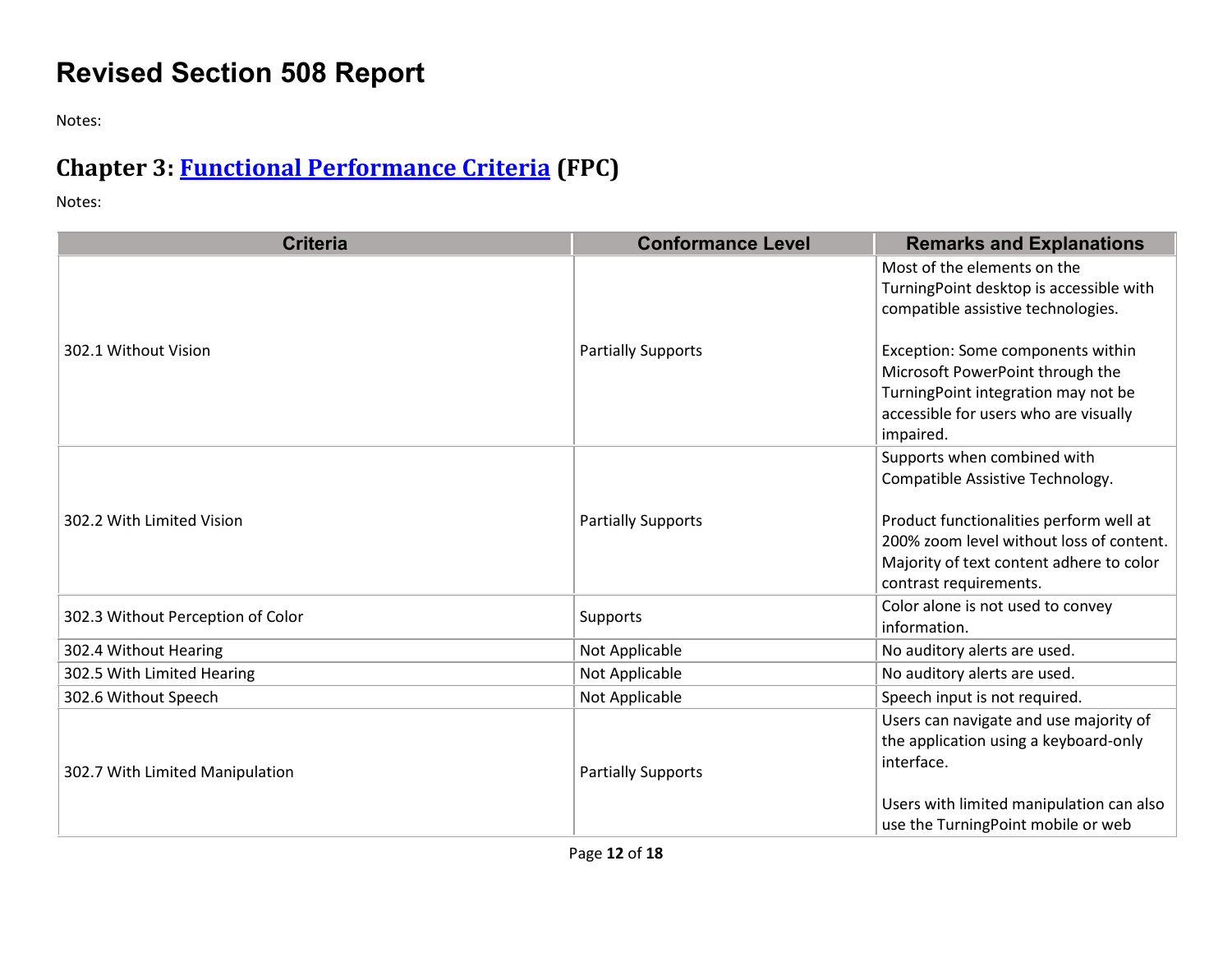| <b>Criteria</b>                                                | <b>Conformance Level</b>  | <b>Remarks and Explanations</b>           |
|----------------------------------------------------------------|---------------------------|-------------------------------------------|
|                                                                |                           | applications when combined with           |
|                                                                |                           | compatible Assistive Technology.          |
| 302.8 With Limited Reach and Strength                          | Supports                  |                                           |
|                                                                |                           | Simple language is used for text content. |
|                                                                |                           | Interface navigation is made simple       |
|                                                                |                           | through clear headings and visual         |
| 302.9 With Limited Language, Cognitive, and Learning Abilities | <b>Partially Supports</b> | illustrations.                            |
|                                                                |                           | Documentation for TurningPoint desktop    |
|                                                                |                           | is provided in digital format on Turning  |
|                                                                |                           | Technologies' website                     |
|                                                                |                           | (www.turingtechnologies.com).             |

#### **Chapter 4: [Hardware](https://www.access-board.gov/guidelines-and-standards/communications-and-it/about-the-ict-refresh/final-rule/text-of-the-standards-and-guidelines#401-general)**

Notes: This application is not a hardware related product.

| <b>Criteria</b>                               | <b>Conformance Level</b>            | <b>Remarks and Explanations</b>     |
|-----------------------------------------------|-------------------------------------|-------------------------------------|
| <b>402 Closed Functionality</b>               | Heading cell - no response required | Heading cell - no response required |
| 402.1 General                                 | Heading cell - no response required | Heading cell - no response required |
| 402.2 Speech-Output Enabled                   | Heading cell - no response required | Heading cell - no response required |
| 402.2.1 Information Displayed On-Screen       | Not Applicable                      |                                     |
| 402.2.2 Transactional Outputs                 | Not Applicable                      |                                     |
| 402.2.3 Speech Delivery Type and Coordination | Not Applicable                      |                                     |
| 402.2.4 User Control                          | Not Applicable                      |                                     |
| 402.2.5 Braille Instructions                  | Not Applicable                      |                                     |
| 402.3 Volume                                  | Heading cell - no response required | Heading cell - no response required |
| 402.3.1 Private Listening                     | Not Applicable                      |                                     |
| 402.3.2 Non-private Listening                 | Not Applicable                      |                                     |
| 402.4 Characters on Display Screens           | Not Applicable                      |                                     |
| 402.5 Characters on Variable Message Signs    | Not Applicable                      |                                     |
| <b>403 Biometrics</b>                         | Heading cell - no response required | Heading cell - no response required |
| 403.1 General                                 | Not Applicable                      |                                     |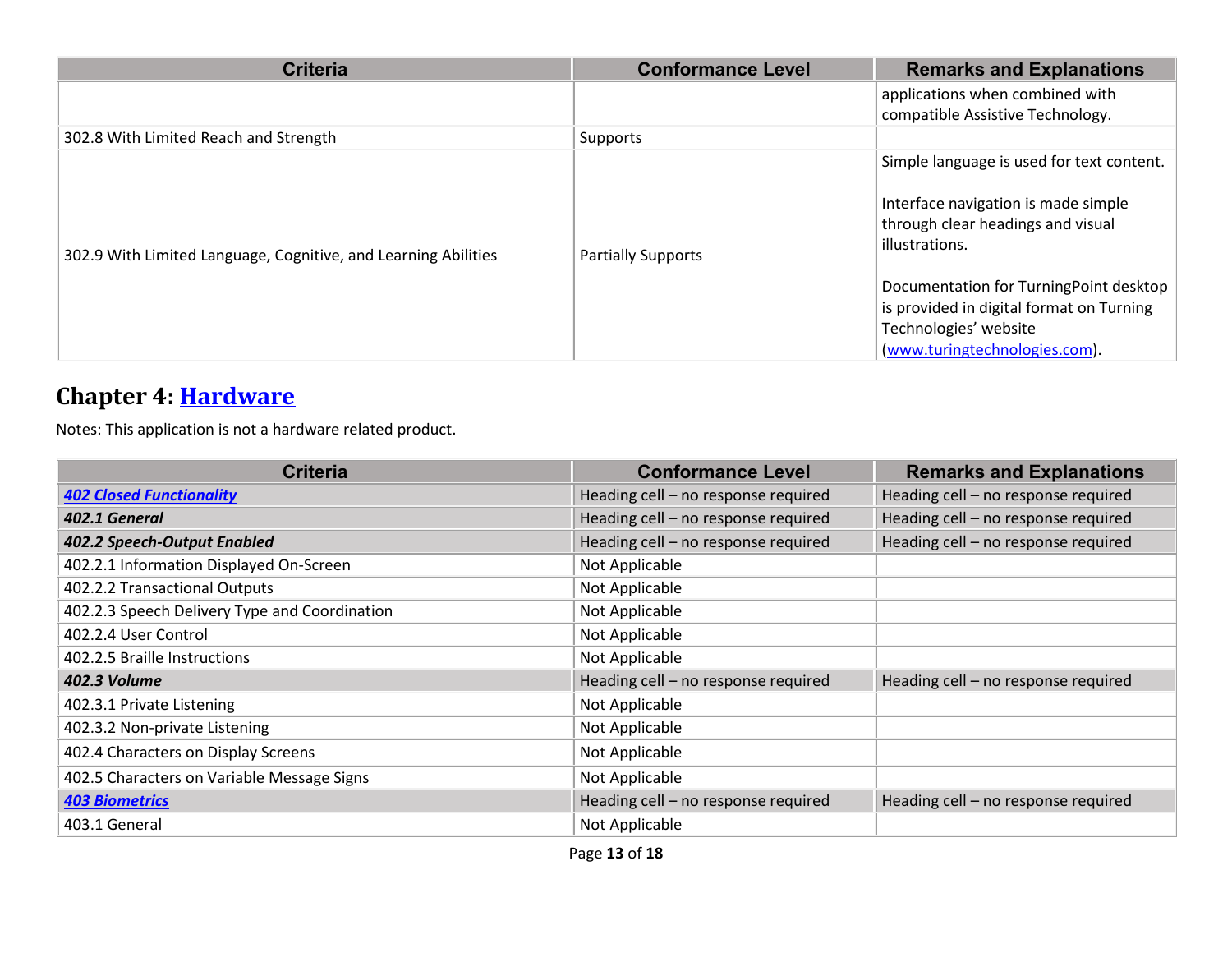| <b>Criteria</b>                                                           | <b>Conformance Level</b>            | <b>Remarks and Explanations</b>     |
|---------------------------------------------------------------------------|-------------------------------------|-------------------------------------|
| <b>404 Preservation of Information Provided for Accessibility</b>         | Heading cell - no response required | Heading cell - no response required |
| 404.1 General                                                             | Not Applicable                      |                                     |
| <b>405 Privacy</b>                                                        | Heading cell - no response required | Heading cell - no response required |
| 405.1 General                                                             | Not Applicable                      |                                     |
| <b>406 Standard Connections</b>                                           | Heading cell - no response required | Heading cell - no response required |
| 406.1 General                                                             | Not Applicable                      |                                     |
| <b>407 Operable Parts</b>                                                 | Heading cell - no response required | Heading cell - no response required |
| 407.2 Contrast                                                            | Not Applicable                      |                                     |
| 407.3 Input Controls                                                      | Heading cell - no response required | Heading cell - no response required |
| 407.3.1 Tactilely Discernible                                             | Not Applicable                      |                                     |
| 407.3.2 Alphabetic Keys                                                   | Not Applicable                      |                                     |
| 407.3.3 Numeric Keys                                                      | Not Applicable                      |                                     |
| 407.4 Key Repeat                                                          | Not Applicable                      |                                     |
| 407.5 Timed Response                                                      | Not Applicable                      |                                     |
| 407.6 Operation                                                           | Not Applicable                      |                                     |
| 407.7 Tickets, Fare Cards, and Keycards                                   | Not Applicable                      |                                     |
| 407.8 Reach Height and Depth                                              | Heading cell - no response required | Heading cell - no response required |
| 407.8.1 Vertical Reference Plane                                          | Not Applicable                      |                                     |
| 407.8.1.1 Vertical Plane for Side Reach                                   | Not Applicable                      |                                     |
| 407.8.1.2 Vertical Plane for Forward Reach                                | Not Applicable                      |                                     |
| 407.8.2 Side Reach                                                        | Not Applicable                      |                                     |
| 407.8.2.1 Unobstructed Side Reach                                         | Not Applicable                      |                                     |
| 407.8.2.2 Obstructed Side Reach                                           | Not Applicable                      |                                     |
| 407.8.3 Forward Reach                                                     | Not Applicable                      |                                     |
| 407.8.3.1 Unobstructed Forward Reach                                      | Not Applicable                      |                                     |
| 407.8.3.2 Obstructed Forward Reach                                        | Not Applicable                      |                                     |
| 407.8.3.2.1 Operable Part Height for ICT with Obstructed Forward<br>Reach | Not Applicable                      |                                     |
| 407.8.3.2.2 Knee and Toe Space under ICT with Obstructed Forward<br>Reach | Not Applicable                      |                                     |
| <b>408 Display Screens</b>                                                | Heading cell - no response required | Heading cell - no response required |
| 408.2 Visibility                                                          | Not Applicable                      |                                     |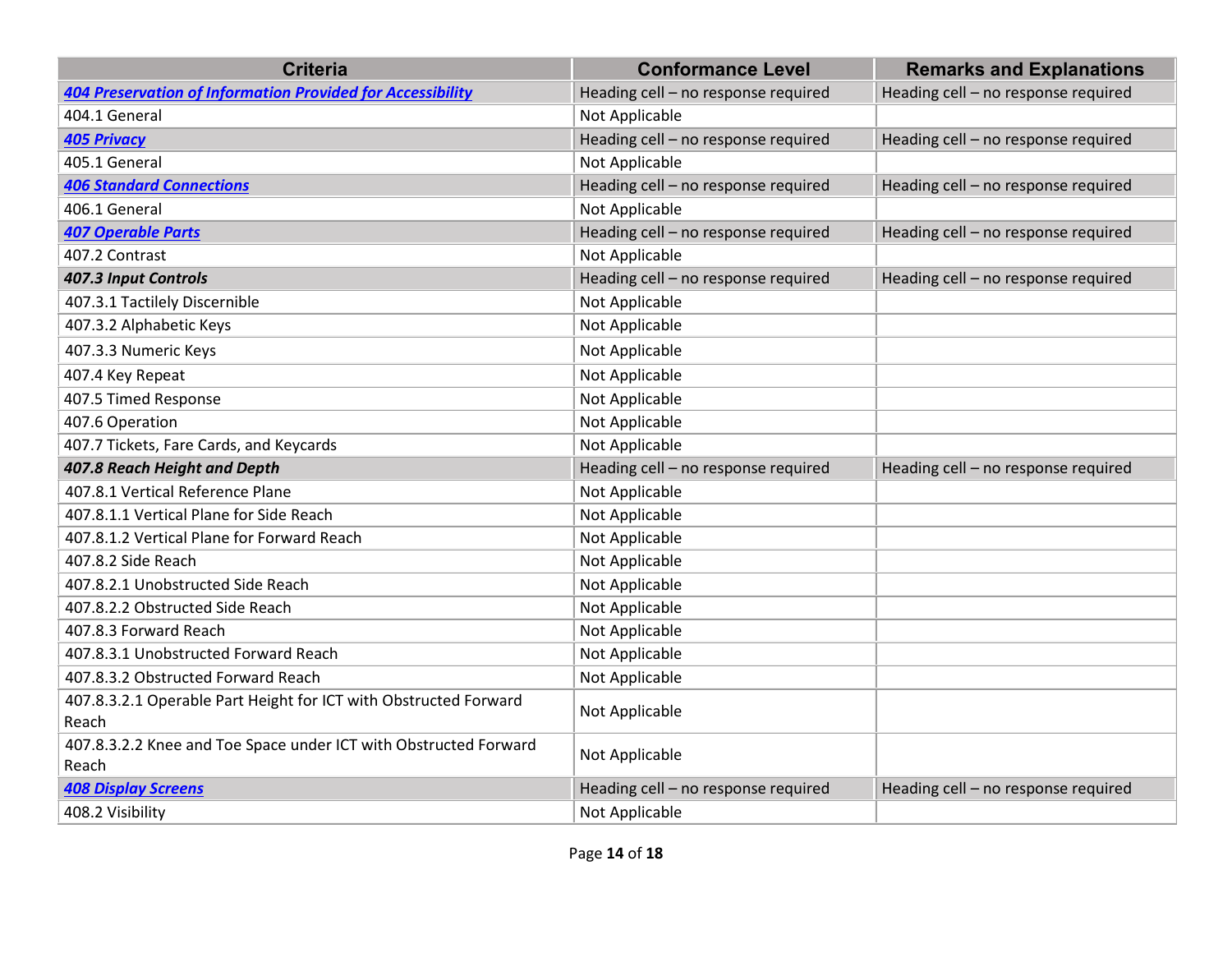| <b>Criteria</b>                                              | <b>Conformance Level</b>            | <b>Remarks and Explanations</b>     |
|--------------------------------------------------------------|-------------------------------------|-------------------------------------|
| 408.3 Flashing                                               | Not Applicable                      |                                     |
| <b>409 Status Indicators</b>                                 | Heading cell - no response required | Heading cell - no response required |
| 409.1 General                                                | Not Applicable                      |                                     |
| <b>410 Color Coding</b>                                      | Heading cell - no response required | Heading cell - no response required |
| 410.1 General                                                | Not Applicable                      |                                     |
| <b>411 Audible Signals</b>                                   | Heading cell - no response required | Heading cell - no response required |
| 411.1 General                                                | Not Applicable                      |                                     |
| <b>412 ICT with Two-Way Voice Communication</b>              | Heading cell - no response required | Heading cell - no response required |
| 412.2 Volume Gain                                            | Heading cell - no response required | Heading cell - no response required |
| 412.2.1 Volume Gain for Wireline Telephones                  | Not Applicable                      |                                     |
| 412.2.2 Volume Gain for Non-Wireline ICT                     | Not Applicable                      |                                     |
| 412.3 Interference Reduction and Magnetic Coupling           | Heading cell - no response required | Heading cell - no response required |
| 412.3.1 Wireless Handsets                                    | Not Applicable                      |                                     |
| 412.3.2 Wireline Handsets                                    | Not Applicable                      |                                     |
| 412.4 Digital Encoding of Speech                             | Not Applicable                      |                                     |
| 412.5 Real-Time Text Functionality                           | Not Applicable                      |                                     |
| 412.6 Caller ID                                              | Not Applicable                      |                                     |
| 412.7 Video Communication                                    | Not Applicable                      |                                     |
| 412.8 Legacy TTY Support                                     | Heading cell - no response required | Heading cell - no response required |
| 412.8.1 TTY Connectability                                   | Not Applicable                      |                                     |
| 412.8.2 Voice and Hearing Carry Over                         | Not Applicable                      |                                     |
| 412.8.3 Signal Compatibility                                 | Not Applicable                      |                                     |
| 412.8.4 Voice Mail and Other Messaging Systems               | Not Applicable                      |                                     |
| <b>413 Closed Caption Processing Technologies</b>            | Heading cell - no response required | Heading cell - no response required |
| 413.1.1 Decoding and Display of Closed Captions              | Not Applicable                      |                                     |
| 413.1.2 Pass-Through of Closed Caption Data                  | Not Applicable                      |                                     |
| <b>414 Audio Description Processing Technologies</b>         | Heading cell - no response required | Heading cell - no response required |
| 414.1.1 Digital Television Tuners                            | Not Applicable                      |                                     |
| 414.1.2 Other ICT                                            | Not Applicable                      |                                     |
| <b>415 User Controls for Captions and Audio Descriptions</b> | Heading cell - no response required | Heading cell - no response required |
| 415.1.1 Caption Controls                                     | Not Applicable                      |                                     |
| 415.1.2 Audio Description Controls                           | Not Applicable                      |                                     |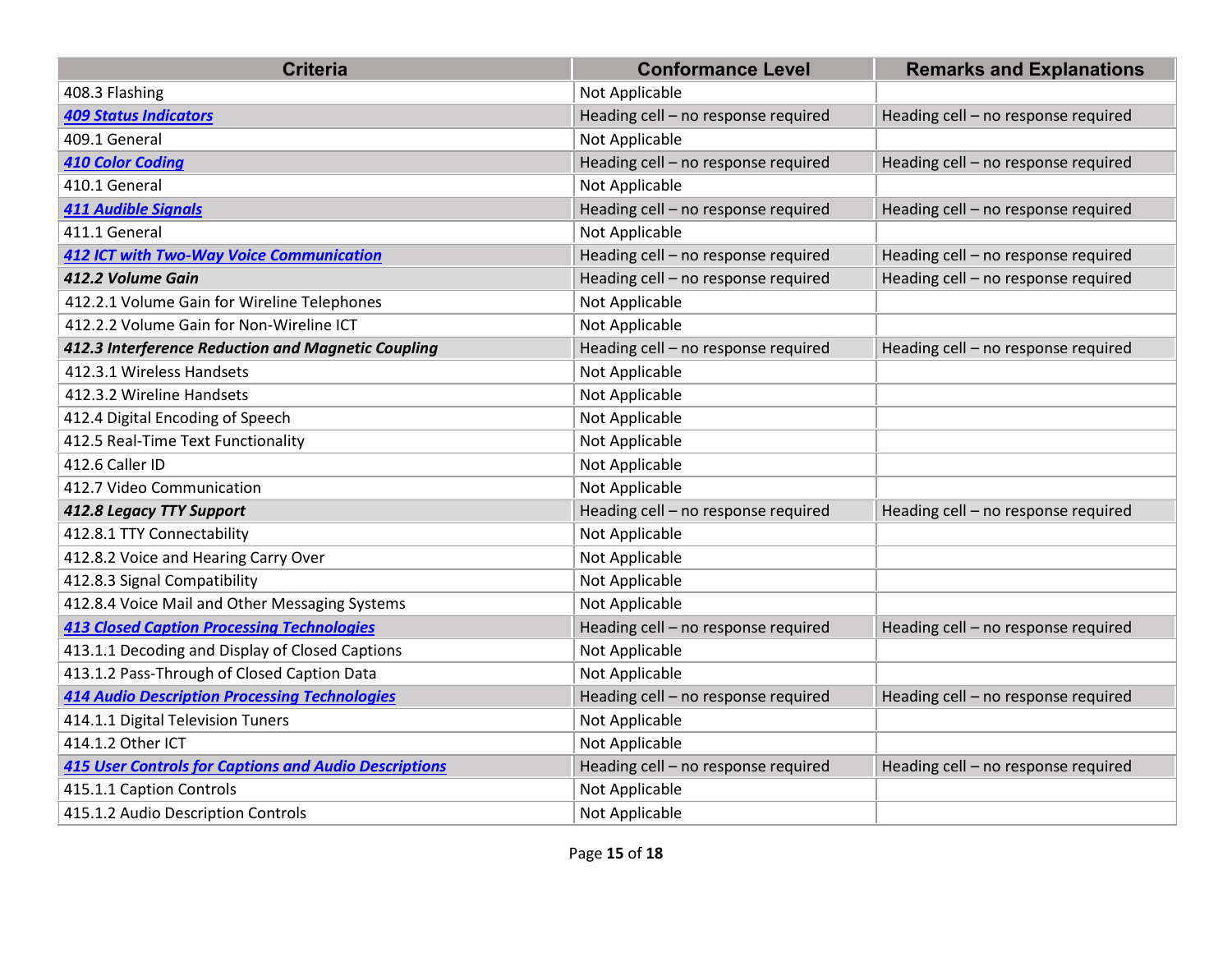## **Chapter 5: [Software](https://www.access-board.gov/guidelines-and-standards/communications-and-it/about-the-ict-refresh/final-rule/text-of-the-standards-and-guidelines#501-general)**

Notes: This product is not considered platform software as defined by Section 508.

| <b>Criteria</b>                                       | <b>Conformance Level</b>            | <b>Remarks and Explanations</b>                                                                                                            |
|-------------------------------------------------------|-------------------------------------|--------------------------------------------------------------------------------------------------------------------------------------------|
| 501.1 Scope - Incorporation of WCAG 2.0 AA            | See WCAG 2.0 section                | See information in WCAG 2.0 section                                                                                                        |
| <b>502 Interoperability with Assistive Technology</b> | Heading cell - no response required | Heading cell - no response required                                                                                                        |
| 502.2.1 User Control of Accessibility Features        | Supports                            | Accessibility features native to the<br>desktop operating system can be used<br>with the TurningPoint desktop<br>application.              |
| 502.2.2 No Disruption of Accessibility Features       | Supports                            | TurningPoint desktop does not conflict<br>with native accessibility features.                                                              |
| <b>502.3 Accessibility Services</b>                   | Heading cell - no response required | Heading cell - no response required                                                                                                        |
| 502.3.1 Object Information                            | Not Applicable                      |                                                                                                                                            |
| 502.3.2 Modification of Object Information            | Not Applicable                      |                                                                                                                                            |
| 502.3.3 Row, Column, and Headers                      | Not Applicable                      |                                                                                                                                            |
| 502.3.4 Values                                        | Not Applicable                      |                                                                                                                                            |
| 502.3.5 Modification of Values                        | Not Applicable                      |                                                                                                                                            |
| 502.3.6 Label Relationships                           | Not Applicable                      |                                                                                                                                            |
| 502.3.7 Hierarchical Relationships                    | Not Applicable                      |                                                                                                                                            |
| 502.3.8 Text                                          | Not Applicable                      |                                                                                                                                            |
| 502.3.9 Modification of Text                          | Not Applicable                      |                                                                                                                                            |
| 502.3.10 List of Actions                              | Not Applicable                      |                                                                                                                                            |
| 502.3.11 Actions on Objects                           | Not Applicable                      |                                                                                                                                            |
| 502.3.12 Focus Cursor                                 | Not Applicable                      |                                                                                                                                            |
| 502.3.13 Modification of Focus Cursor                 | Not Applicable                      |                                                                                                                                            |
| 502.3.14 Event Notification                           | Not Applicable                      |                                                                                                                                            |
| 502.4 Platform Accessibility Features                 | Not Applicable                      |                                                                                                                                            |
| <b>503 Applications</b>                               | Heading cell - no response required | Heading cell - no response required                                                                                                        |
| 503.2 User Preferences                                | <b>Partially Supports</b>           | TurningPoint desktop currently does not<br>allow user customization of all interface<br>features such as color, contrast and font<br>size. |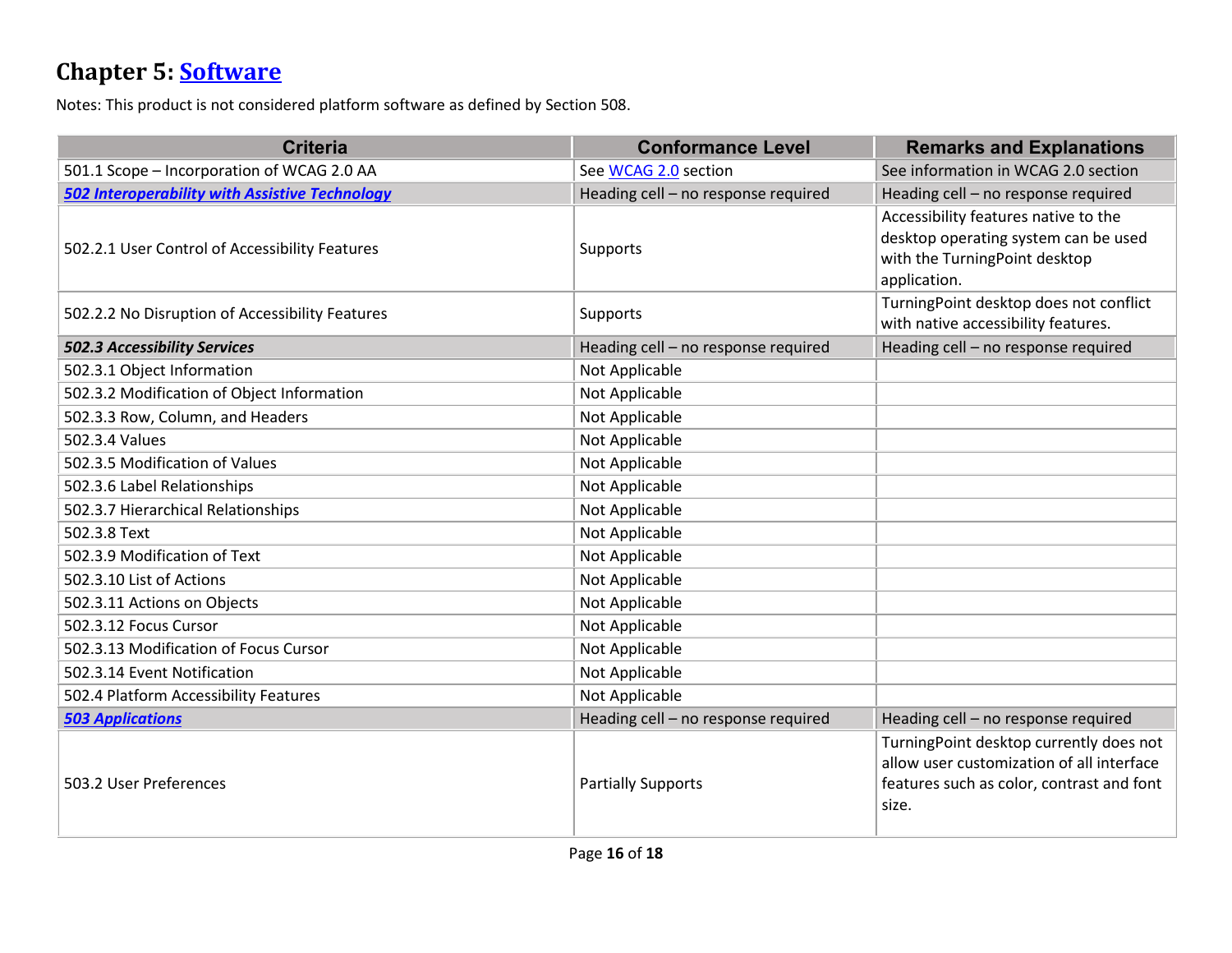| <b>Criteria</b>                                                                        | <b>Conformance Level</b>            | <b>Remarks and Explanations</b>                                                 |
|----------------------------------------------------------------------------------------|-------------------------------------|---------------------------------------------------------------------------------|
|                                                                                        |                                     | Exception: The web-based version is<br>compatible with Browser, Native OS and   |
|                                                                                        |                                     | assistive technologies to customize the                                         |
|                                                                                        |                                     | users experience.                                                               |
| 503.3 Alternative User Interfaces                                                      | Supports                            | TurningPoint desktop is also available as<br>a mobile or web-based application. |
| 503.4 User Controls for Captions and Audio Description                                 | Heading cell - no response required | Heading cell - no response required                                             |
| 503.4.1 Caption Controls                                                               | Not Applicable                      |                                                                                 |
| 503.4.2 Audio Description Controls                                                     | Not Applicable                      |                                                                                 |
| <b>504 Authoring Tools</b>                                                             | Heading cell - no response required | Heading cell – no response required                                             |
| 504.2 Content Creation or Editing (if not authoring tool, enter "not<br>applicable")   | See WCAG 2.0 section                | See information in WCAG 2.0 section                                             |
| 504.2.1 Preservation of Information Provided for Accessibility in Format<br>Conversion | Not Applicable                      |                                                                                 |
| 504.2.2 PDF Export                                                                     | Not Applicable                      | PDF export not provided.                                                        |
| 504.3 Prompts                                                                          | Not Applicable                      |                                                                                 |
| 504.4 Templates                                                                        | Not Applicable                      |                                                                                 |

## **Chapter 6: [Support Documentation and Services](https://www.access-board.gov/guidelines-and-standards/communications-and-it/about-the-ict-refresh/final-rule/text-of-the-standards-and-guidelines#601-general)**

Notes:

| <b>Criteria</b>                                                  | <b>Conformance Level</b>            | <b>Remarks and Explanations</b>                                                                                                                   |
|------------------------------------------------------------------|-------------------------------------|---------------------------------------------------------------------------------------------------------------------------------------------------|
| 601.1 Scope                                                      | Heading cell - no response required | Heading cell - no response required                                                                                                               |
| <b>602 Support Documentation</b>                                 | Heading cell - no response required | Heading cell - no response required                                                                                                               |
| 602.2 Accessibility and Compatibility Features                   | Does Not Support                    | Accessibility related documentation is<br>currently not available to users.                                                                       |
| 602.3 Electronic Support Documentation                           | See WCAG 2.0 section                | See information in WCAG 2.0 section                                                                                                               |
| 602.4 Alternate Formats for Non-Electronic Support Documentation | Supports                            | Documentation for TurningPoint desktop<br>is provided in digital format on Turning<br>Technologies' website<br>(www.turingtechnologies.com) at no |